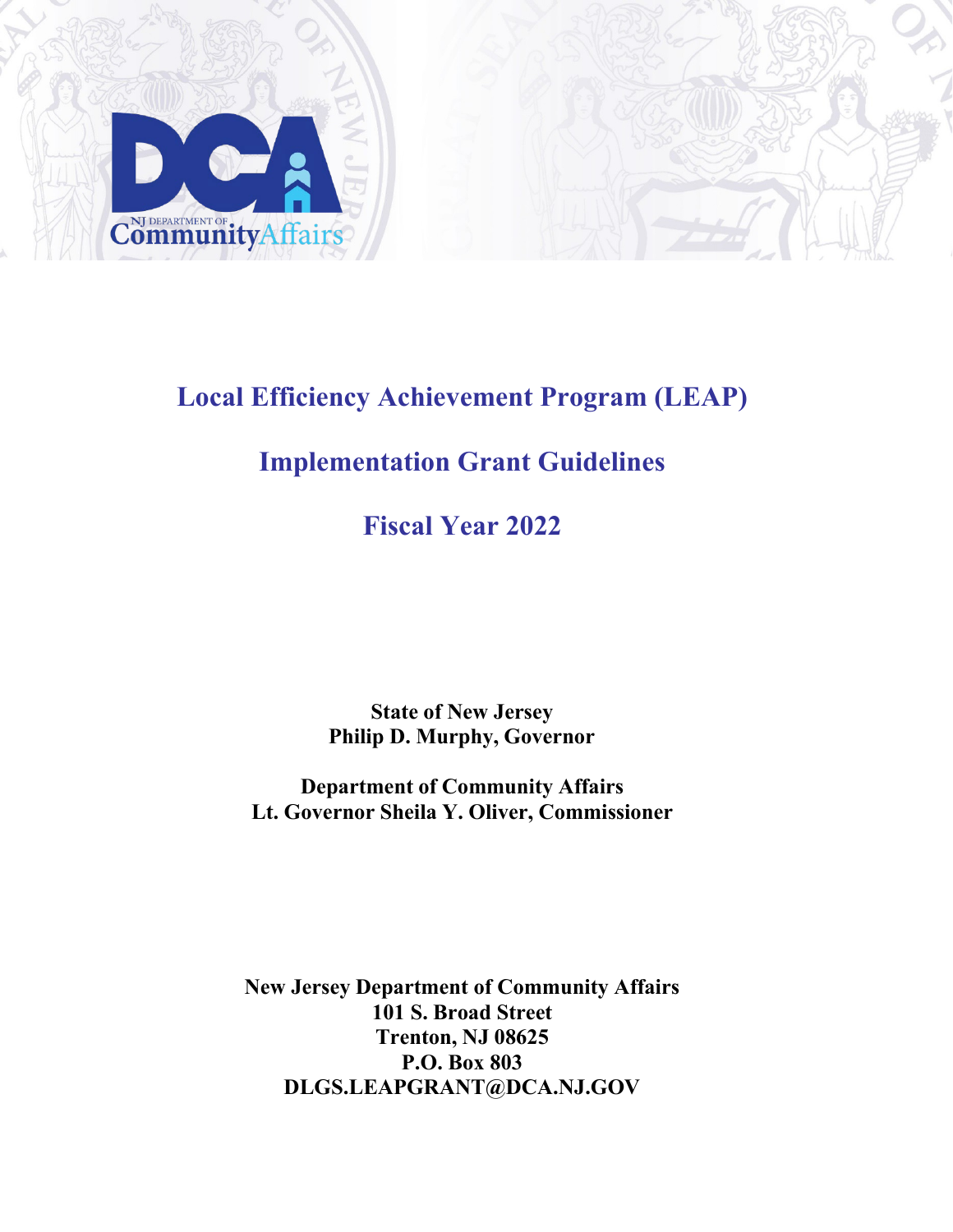## **PROGRAM OVERVIEW**

The Department of Community Affairs (DCA) is dedicated to helping local governments improve the quality of life in every one of the state's 565 municipalities. Through a variety of programs, DCA's Division of Local Government Services (DLGS) works with counties and municipalities to streamline government operations and reduce costs and property taxes.

In 2018, Governor Phil Murphy launched the Shared Services Program with the appointment of two "Czars," former mayors Nicolas Platt and Jordan Glatt, to promote shared services throughout the State.

In 2019, DLGS established the Local Assistance Bureau (LAB) to provide direct support to local government entities in a variety of ways. This includes a key collaboration with the Czars and local governments to identify and implement shared services opportunities across the state.

The Local Efficiency Achievement Program (LEAP) is a natural extension of this mission.

Sharing services offers numerous benefits for participating communities. It reduces costs, delivers municipal services in a more efficient manner, generates increases value for each dollar spent while ensuring local government entities remain responsible stewards of the public trust.

The LEAP affords an unprecedented opportunity to incentivize shared services implementation across New Jersey's local government entities, advancing the mission of the Shared Services Program. The LEAP facilitates exploring and establishing shared services. The LEAP provides counties, municipalities, school districts, commissions authorities, and fire districts assistance for the study or implementation of promising shared services projects undertaken pursuant to the Uniform Shared Service and Consolidation Act. The program is available to all New Jersey local government entities.

The LEAP is comprised of three primary components: Challenge Grants, Implementation Grants, and County Coordinator Fellowship Grants.

DLGS is responsible for administering the LEAP. Eligible local government entities are invited to apply for grant funds under each of the LEAP Grants. All information needed to apply is contained in these guidelines and the application package.

LEAP Implementation Grants allocate funds to help cover costs associated with new shared service implementation – including one-time reimbursable costs for project completion or transition support which may include but is not limited to new technology costs incurred as part of equipping a new shared services program, rebranding costs, equipment and vehicle outlays, professional services, rent for facilities, payroll system conversion costs, and training. Funding isbased on the total transition or implementation cost of a project.

This grant program also provides for reimbursement of costs associated with school consolidation studies that support the creation of meaningful and implementable regionalization plans. Factors like enrollment, facility utilization, contiguous districts with small enrollment,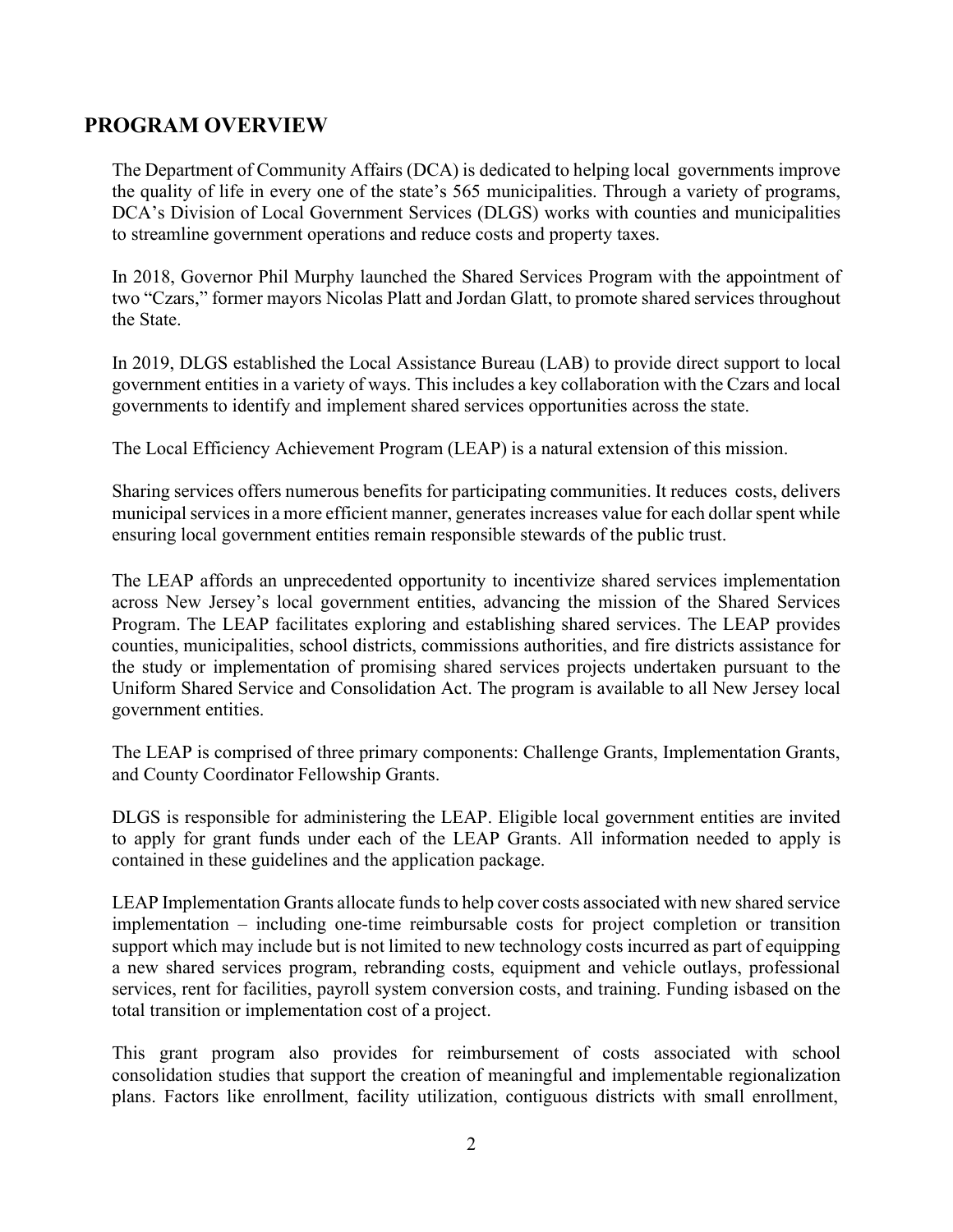existing send/receive relationships, administrative staffing, class size, enhancing diversity, debt and contractual obligations, faculty needs and attrition, and other factors will be evaluated.

LEAP Implementation Grants provide reimbursement for qualifying expenses incurred in the implementation of a local or regional new service agreement, or for the coordination of programs and services authorized under the Uniform Shared Services and Consolidation Act (N.J.S.A. 40A:65-1 et seq.). LEAP Implementation Grants also provide funding for the study of a proposed school district consolidation pursuant to this Act.

The guidelines and funding levels will be reviewed annually and are subject to change with each funding cycle. Additionally, DCA reserves the right, in its sole discretion, to adjust the amount awarded under the LEAP Implementation Grant by the amount of unexpended funds available in other LEAP Grants or transfer unexpended Implementation Grant funds to other LEAP Grants.

### **ELIGIBLE APPLICANTS**

New Jersey counties, municipalities, school districts, commissions, authorities, and fire districts are eligible to receive LEAP Implementation Grant funding.

Funding for the LEAP Implementation Grant originates from \$10 million appropriated through the state budget at P.L. 2018 c. 150 for Shared Services and School District Consolidation Study and Implementation Grants from the Property Tax Relief Fund.

Local government entities are invited to apply for a share of \$3.8 million to offset hard or soft start-up costs related to implementation of a new shared service initiative.

Local government entities are invited to apply for a share of \$2 million for costs associated with Regionalization and Countywide School District consolidation studies. First priority will be given to K-12 Regionalization and Countywide School District proposals.

### **ELIGIBLE PROJECT CRITERIA**

Each project must meet either of the following criteria:

If the applicants seek local government entity implementation support, the project must:

- 1. Advance efficiency in the provision of services.
- 2. Improve operational effectiveness.
- 3. Reduce the cost of or staff time associated with providing a service.
- 4. Identify qualifying reimbursable one-time start-up costs associated with implementation of the new shared service agreement that impedes the execution of the shared service.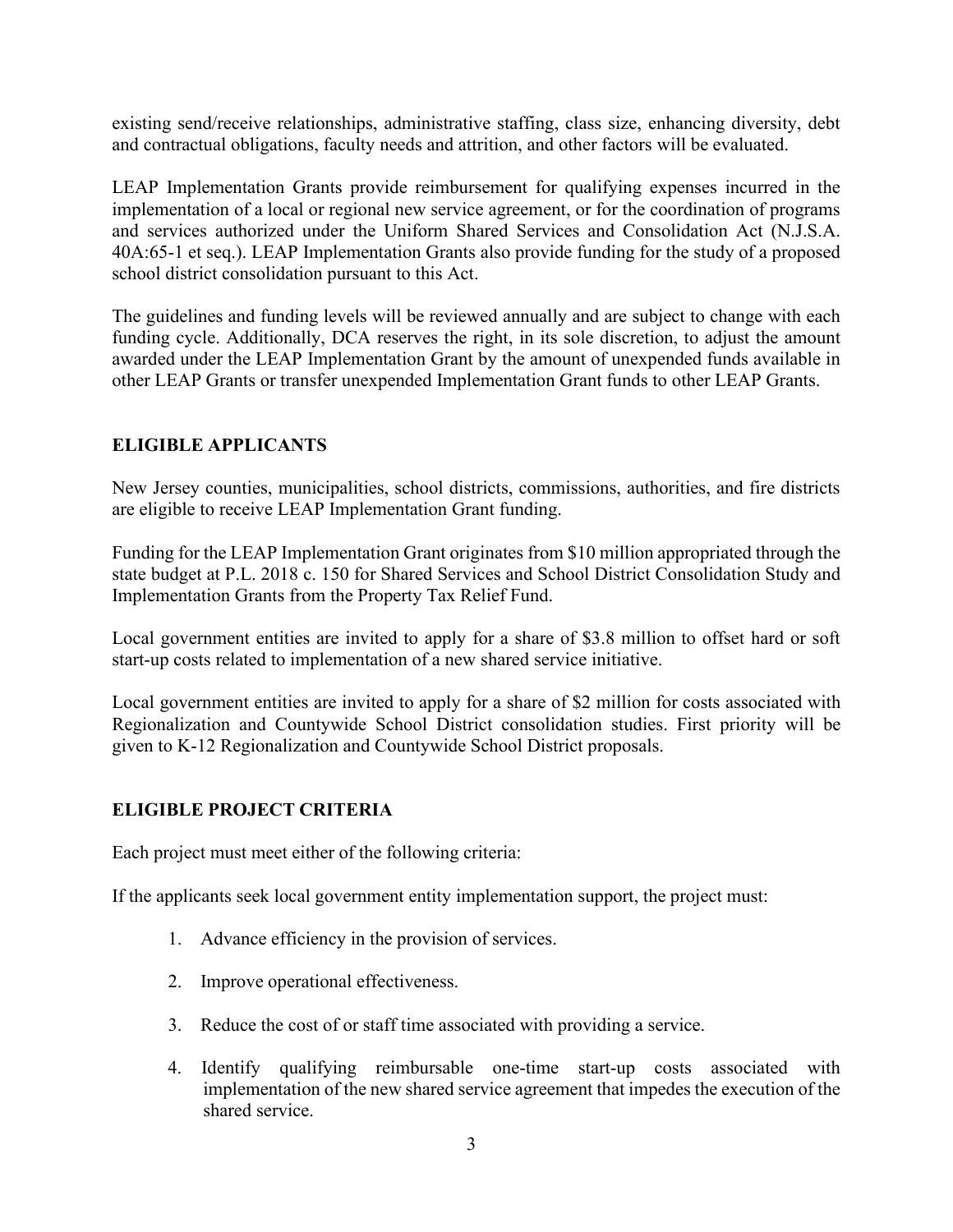- 5. Involve at least two (2) local government entities.
- 6. Reflect a documented commitment in the form of a certified governing body resolution (see resolution samples in application) from each participating local government entity to proceed to implementation of the new shared service, if funding is awarded.

#### OR

If the applicants seek school district consolidation support, the proposed project must:

- 1. Reflect the potential for meaningful and implementable regionalization plans to advance an enhanced learning environment for participating school districts.
- 2. Coordinate curriculum across schools and grades throughout the proposed consolidation/regionalization.
- 3. Reflect the potential for improved efficiency and cost savings.
- 4. Reflect a documented commitment from participating boards of education, municipal governing bodies, and/or counties (see resolution samples in application) to make good faith efforts to implement study recommendations that promote efficiency and quality of education.

### **FUNDING AVAILABLE**

Local government entity implementation support shall not exceed \$250,000 per project, which may account for up to a maximum of 75% of implementation expenses incurred.

The amount awarded for any school consolidation feasibility study may account for up to 100% of study costs, depending upon application quality, project composition and participation, and value provided.

#### **ELIGIBLE ACTIVITIES**

LEAP Implementation Grant funds can be used to support a variety of costs related to a new shared service project within two (2) general categories: (a) offsetting hard or soft start-up costs incurred as part of implementation of a new shared service initiative; (b) incurred as part of conducting a K-12 Regionalization and Countywide School District consolidation study. This may include but is not limited to:

- Costs associated with a school consolidation study.
- New technology or technology conversion costs incurred as part of the equipping of the new shared services program.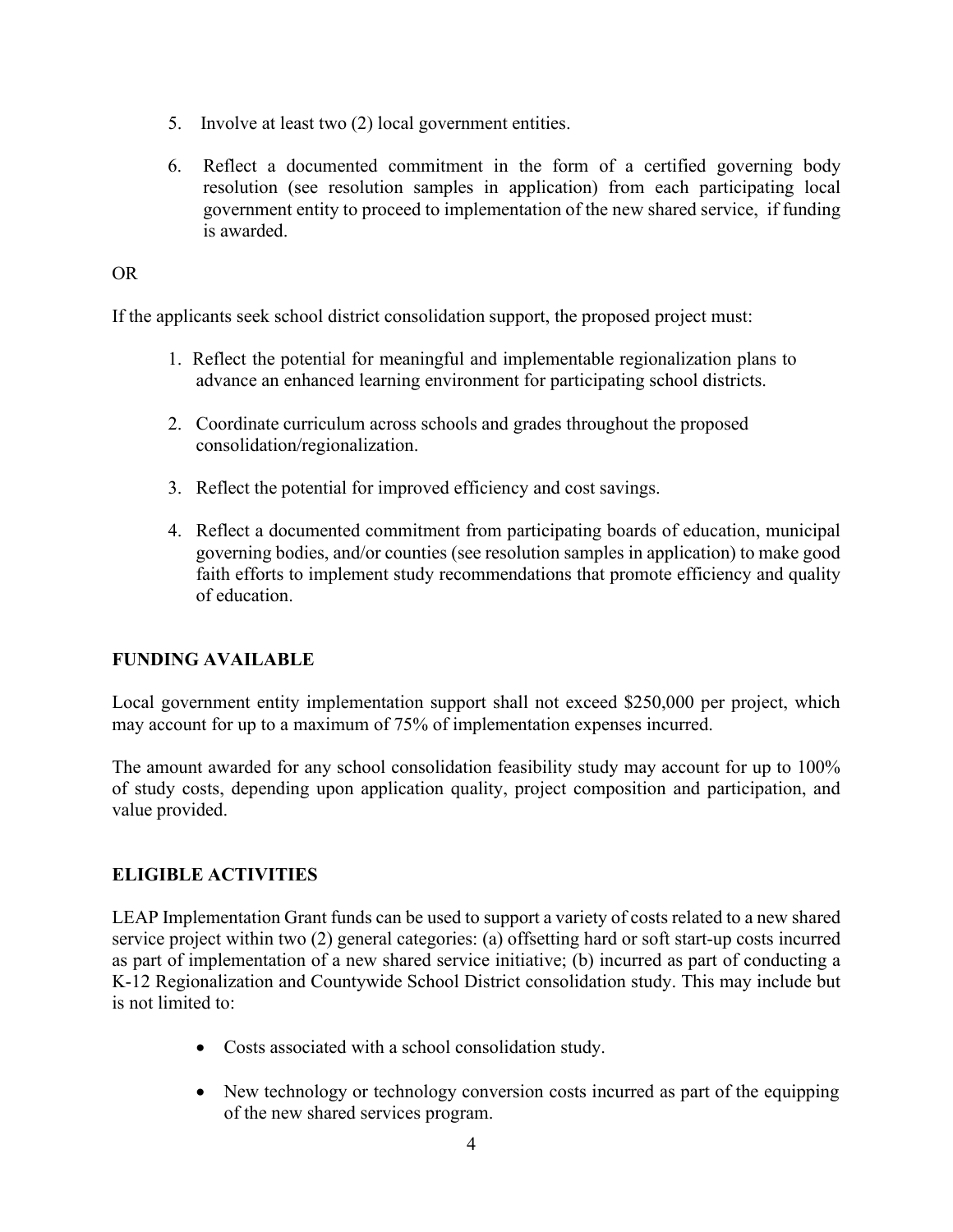- Rebranding costs (e.g.: logo design, painting vehicles, badges).
- Capital improvements and certain equipment purchases that are integral to implementation of a functional consolidation or dissolution of a layer of local government entity, only for the immediate period preceding the consolidation.
- Professional services (e.g.: legal, architectural, consulting or engineering expenses).
- Training.
- Transitional personnel costs, not to exceed three (3) years, and only where such expenses are integral to project implementation (see "Ineligible Activities" below).

NOTE: If a project or study relies in whole or part upon an existing study conducted within the past two (2) years for which no prior reimbursement was made, reimbursement for those study costs may be authorized upon execution of implementing a new shared service agreement in the same amount as if the applicants were applying for study funds prior to, or concurrent with, undertaking the study.

## **Ineligible Activities:**

- Salaries, wages, and ongoing operating costs are not generally eligible. This includes fringe benefits, rent, utilities, telephone maintenance or general administrative costs. Salaries are eligible during a limited transition period when the service is being implemented, but once the transition period is complete (no more than a three-year period) salaries and all other operating costs are local responsibilities.
- Early Retirement Incentive (ERI) programs.
- Any expenses not fully justified that DLGS may deem ineligible.
- Expenses related to alcohol, out-of-state or out-of-country travel, prizes and awards, honoraria, lobbying expenses, fundraising events/expenses, grant-writing costs, fines and penalties, taxes, deficit funding, and refreshments for meetings.

### **Consultant Services:**

Local government entities intending to use a consultant to conduct a LEAP assisted feasibility study or to facilitate an implementation effort must adhere to the following conditions to qualify for reimbursement of part or all of the associated expense:

1. All consultant contracts must be awarded based on a formal Fair and Open Request for Proposal (RFP) process. Copies of the Request for Proposal, the submitted and selected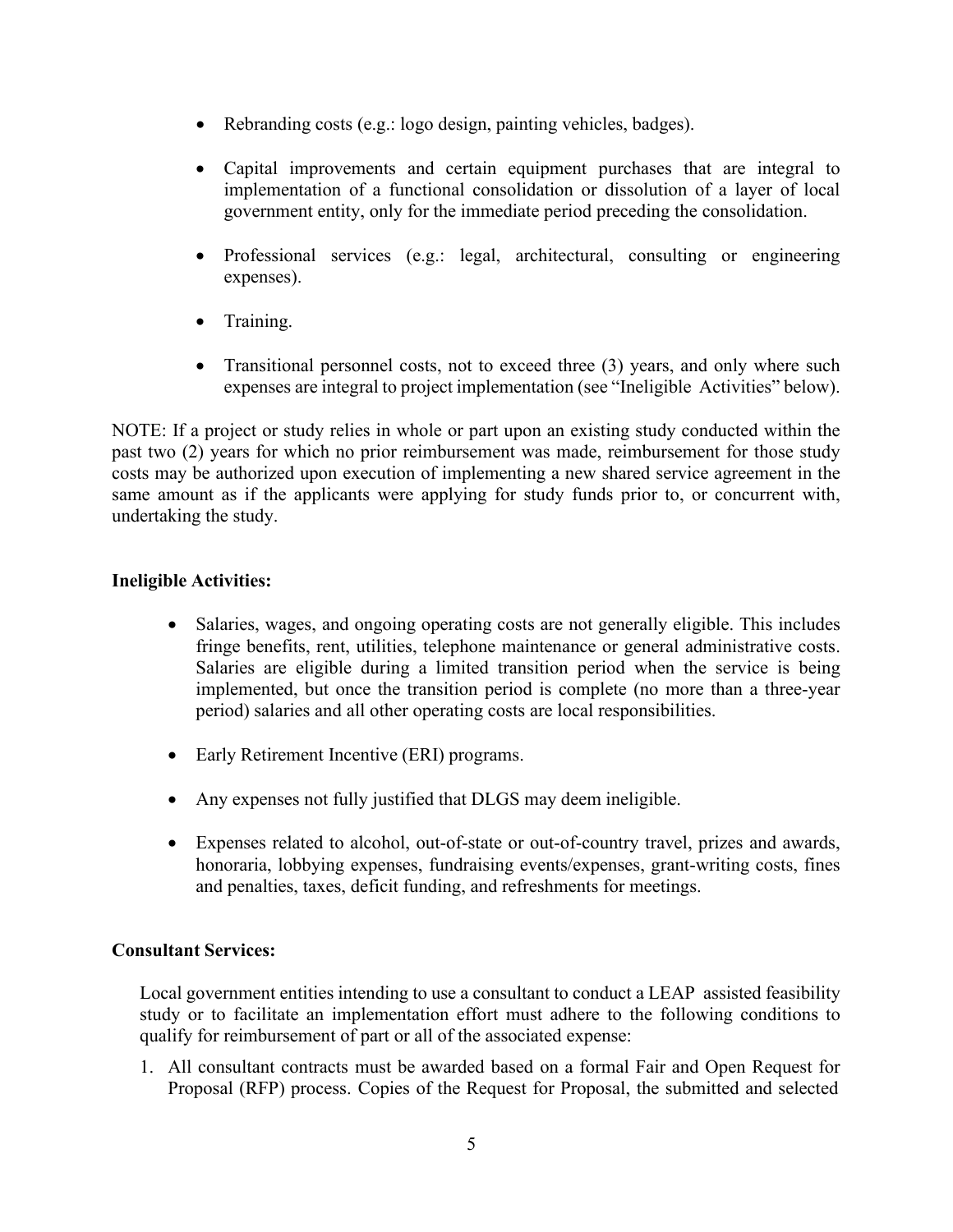proposal(s), and the applicant's analysis or other documentation that supports the selection must be submitted to the LEAP as part of the application or reimbursement process, as applicable.

- 2. All consultant proposals are to be on a time and materials basis, not a single all-inclusive fee, and must show the following:
	- A project timeline broken down into major component tasks and activities.
	- The anticipated time (hours or days) required to accomplish each component.
	- Any sub-contractors associated with the project.
	- **Personnel staff level assigned to each component, the number of hours/days** estimated for that assignment and the rate to be charged.
	- Charges for support staff time must also identify the activity, the staff's hourly rate and estimate of hours required for task completion.
	- Out-of-pocket reimbursement (mailing, delivery charges or other related thirdparty expenses).
	- The total estimated cost of the proposal.
	- Feasibility study work plans must include crucial decision points that will halt the project should it appear that the project is not feasible on a joint or shared basis. The grantee must consult with the LEAP before authorizing any further activity.
- 3. Travel expenses are not eligible for LEAP reimbursement. This includes all mileage, tolls, parking, meals, or other travel related charges.
- 4. Staff "down time" while traveling between the work site and consultant's home orprimary office location is not reimbursable by the LEAP.
- 5. If a grant is awarded to the local government entity, the selected consultant must prepare a detailed work plan of the tasks and activities for each project component, including the personnel assignments and the estimated time anticipated for completion of each task. This work plan must be submitted to the LEAP. The LEAP reserves the right to request additional documentation, information, or other materials necessary to its evaluation of the proposed work plan.
- 6. There are specific requirements related to submitted reimbursement requests for consultant services. See Below.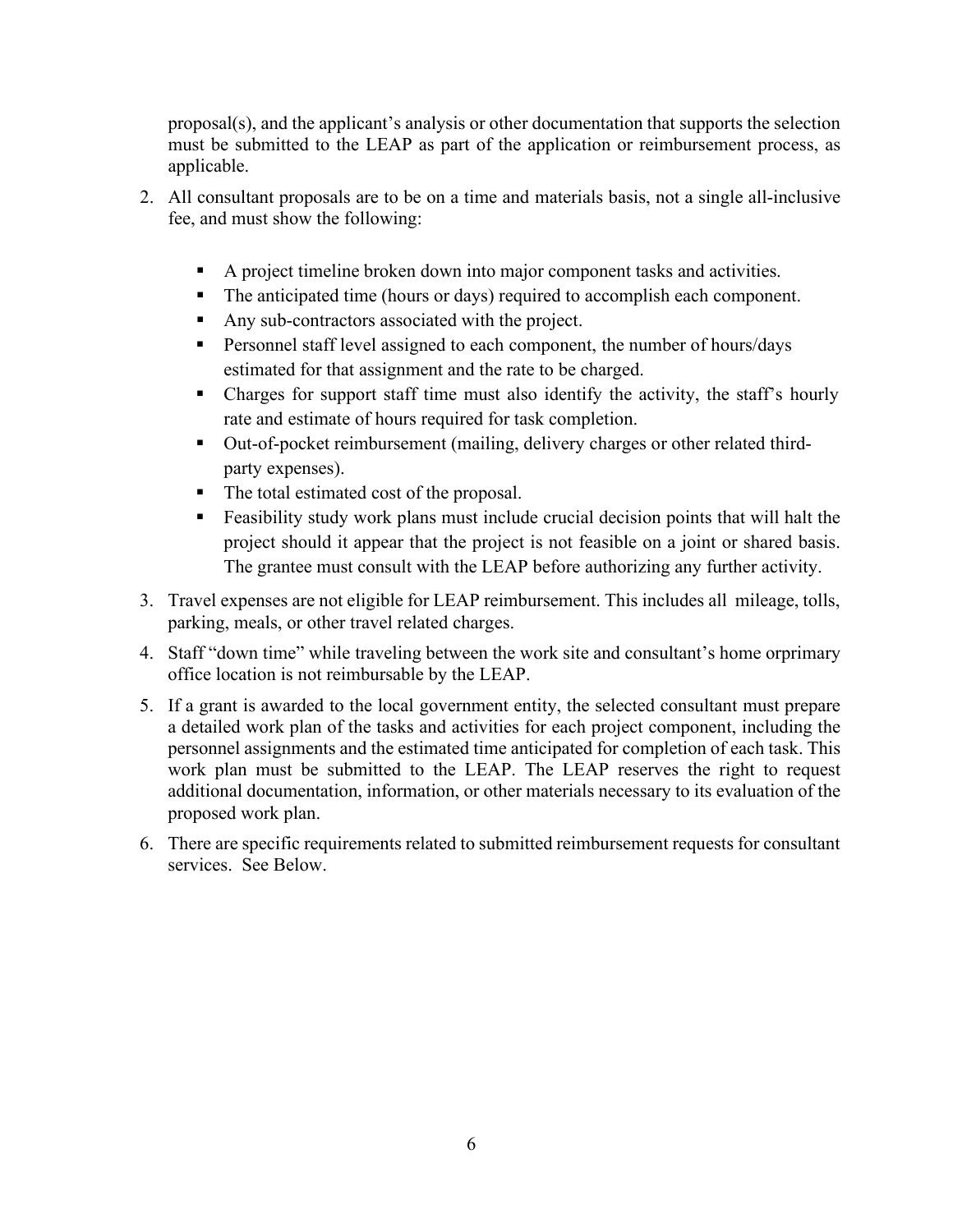## **Consultant Related Reporting:**

LEAP Grant reimbursement of payments for contracts with third-party consultants must adhere to the following requirements:

- 1. Reimbursement of consultant service contracts shall be on a time and materials basis that details the grant related activity performed and time required for the activity or allowable expenses related to grant purposes. Grant awards shall be considered the maximum amount of LEAP assistance; the value of any time or other costs above the maximum grant amount approved by the LEAP shall not be reimbursable through the LEAP.
- 2. Invoices from the consultant must include the name and hourly rate of each individual whose time is billed, the date and number of hours worked, the project activity or task associated with the chargeable hours, and the amount due for the services rendered.
- 3. A separate line item or charge is required for each project activity or task being billed.
- 4. Copies of executed purchase orders, final invoices, and proof of payment checks (front and back) must accompany the LEAP Financial Status Report (FSR). The FSR must bearthe signature of the local government entity's Chief Financial Officer and Certification Number.
- 5. A copy of the consultant's feasibility study final report and recommendations must be submitted as part of the documentation for a final reimbursement payment, as applicable.

## **APPLICATION PROCESS**

Each application submitted to the DLGS shall: include a description of the intended use of grant funding for shared service support and related activities; demonstrate the applicant's capacity to complete the proposed project and provide project management and oversight for all activities and fiscal operations; and list key personnel and/or outside consultants that will be managing the grant funds and/or proposed project.

Applications must be submitted jointly by all participating local government entities. Eachpartner to a proposal must submit a conforming resolution that memorializes the local government entity's commitment to completion of the proposed project. One local government entity must be designated as the project lead.

The following forms must be submitted to complete all LEAP Implementation Grant applications:

- Grant application.
- Certified governing body resolutions from all participating local government entities (see resolution samples in application).
- Existing, relevant consultant reports or studies conducted on behalf of any participating local government entity or local government entities, if any.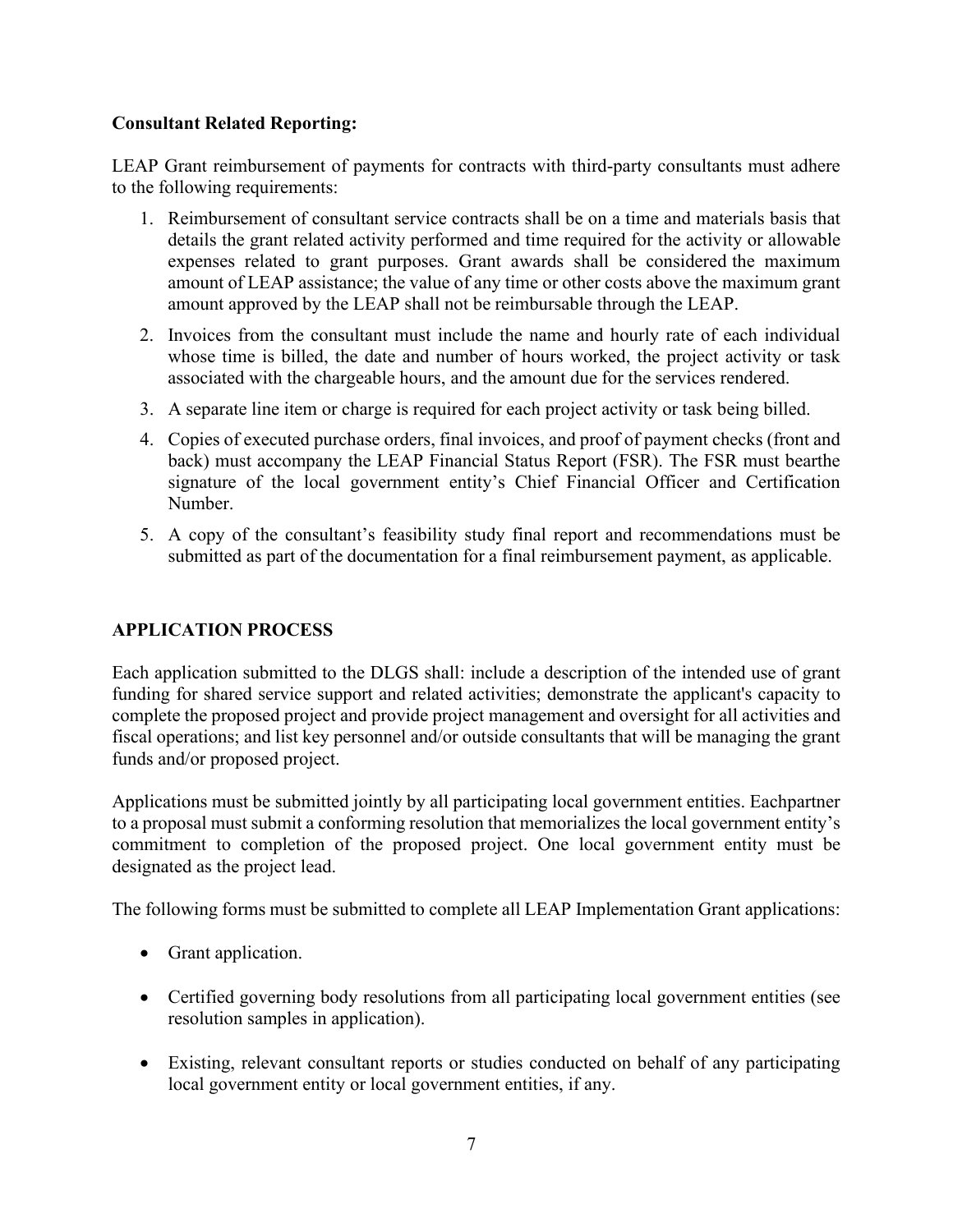In addition to the general requirements set forth above, the following must be submitted to complete any local government entity Implementation Grant application:

- Proposed new shared service agreement. Shared service agreements, renewals and/or amendments from prior fiscal years are not eligible for funding.
- Shared service project narrative, including statement of need.
- Detailed explanation of use of implementation funds.
- Detailed work plan for the project, including staffing commitments and timelines.
- Detailed efficiency estimate, including cost savings summary.

In addition to the general requirements set forth above, the following must be submitted to complete any K-12 Regionalization and Countywide School District study application:

• Detailed narrative describing areas to be studied and areas of need for educational and fiscal improvement. Proposed areas of study should include, at a minimum: facility utilization, debt, contracts, projected enrollment trends, staffing trends, state aid and tax revenue status, potential cost savings from consolidation, transportation,curriculum coordination, diversity evaluation, and program enrichment.

NOTE: Studies may include non-participating districts in a potential regional school district as an option. In those cases, the study evaluation must present at least two sets of options: (1) findings and recommendations related only to the merger of participating districts into a regional; and (2) findings and recommendations contingent upon the non-participating district or district agreeing to join in the regionalization effort.

Applicants are to submit their application and supporting documentation in one (1) PDF document file format via electronic mail to:  $dlgs.length(\omega)$  degaing  $cov$ . Should the application document be too large to send in one email, send additional emails with application documentation including naming conventions with the following suffixes: File 1 of 3, File 2 of 3, File 3 of 3, etc., as an example.

### **SUBMISSION DEADLINE**

**DLGS must be in receipt of one electronic copy of the completed application and required supporting documentation by 5:00 p.m. EST on January 15, 2022, in order for the applicant(s) to be eligible for grant funding. The date of email submission shall constitute the date filed.**

Incomplete applications will not be considered for funding. Applications not submitted on or before 5:00 p.m. EST on January 15, 2022, will be rejected.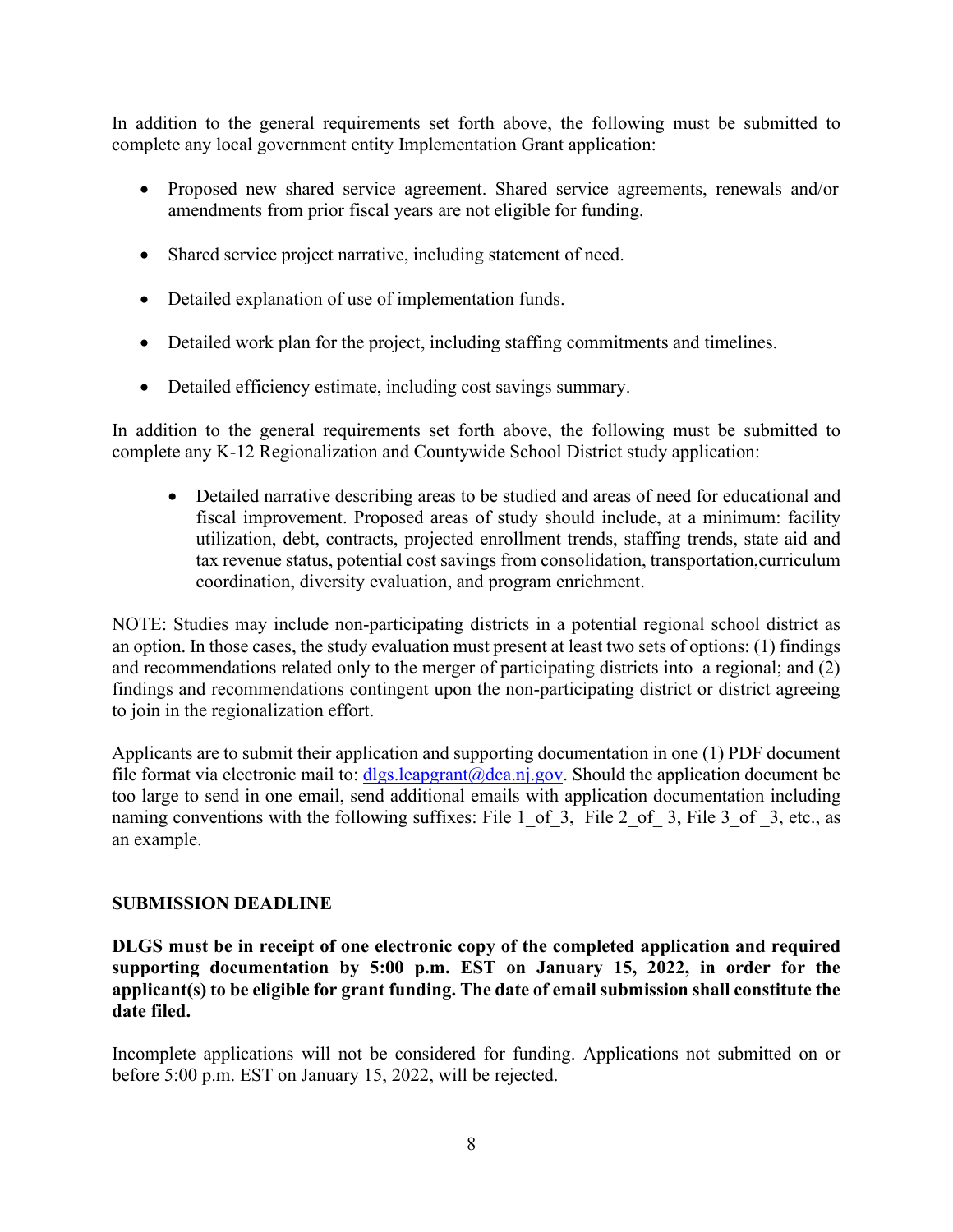#### **GRANT REVIEW AND SELECTION PROCESS**

DLGS will evaluate all applications. Incomplete applications will be rejected and cannot be resubmitted within the grant funding cycle for which they were submitted. Grant applications will be ranked by scope of impact, breadth of collaboration, and efficiencies generated. DLGS will review grant applications and take the following action within thirty (30) days of receipt of the grant application: 1) award a grant; 2) recommend denial of a grant; or 3) notify the applicant that action on the grant will be deferred until a future date.

Grant application decisions are final and not subject to appeal.

### **APPLICATION SCORING CRITERIA**

Applications for local government entity implementation support will be scored based on the following criteria, on a scale of 100 points:

- 1. Need for Project (15).
	- a. Documented problems solved by the project.
	- b. Scope of impact.
- 2. Financial and Administrative Advantages (30).
	- a. Magnitude of cost savings for all parties.
	- b. Taxpayer impact.
	- c. Performance measurement.
	- d. Efficiencies to be generated.
	- e. Quality of proposed funding mechanism.
- 3. Quality and Feasibility of Work Plan (20).
	- a. Quality.
	- b. Feasibility.
	- c. Expense eligibility.
- 4. Full Participation and Support of Participants (20).
	- a. Documented commitment by all participants.
	- b. In-kind staff resources.
	- c. Matching local government entity funding.
	- d. Community engagement strategy.
	- e. Participant readiness.

+5 points for projects involving consolidation of services or dissolution of a layer of government, such as elimination of an authority or district.

+5 for a project DLGS deems unique or innovative, in that the project meaningfully advances shared services efforts in the affected region or across the State.

+5 for a project with needs identified by the DLGS LAB.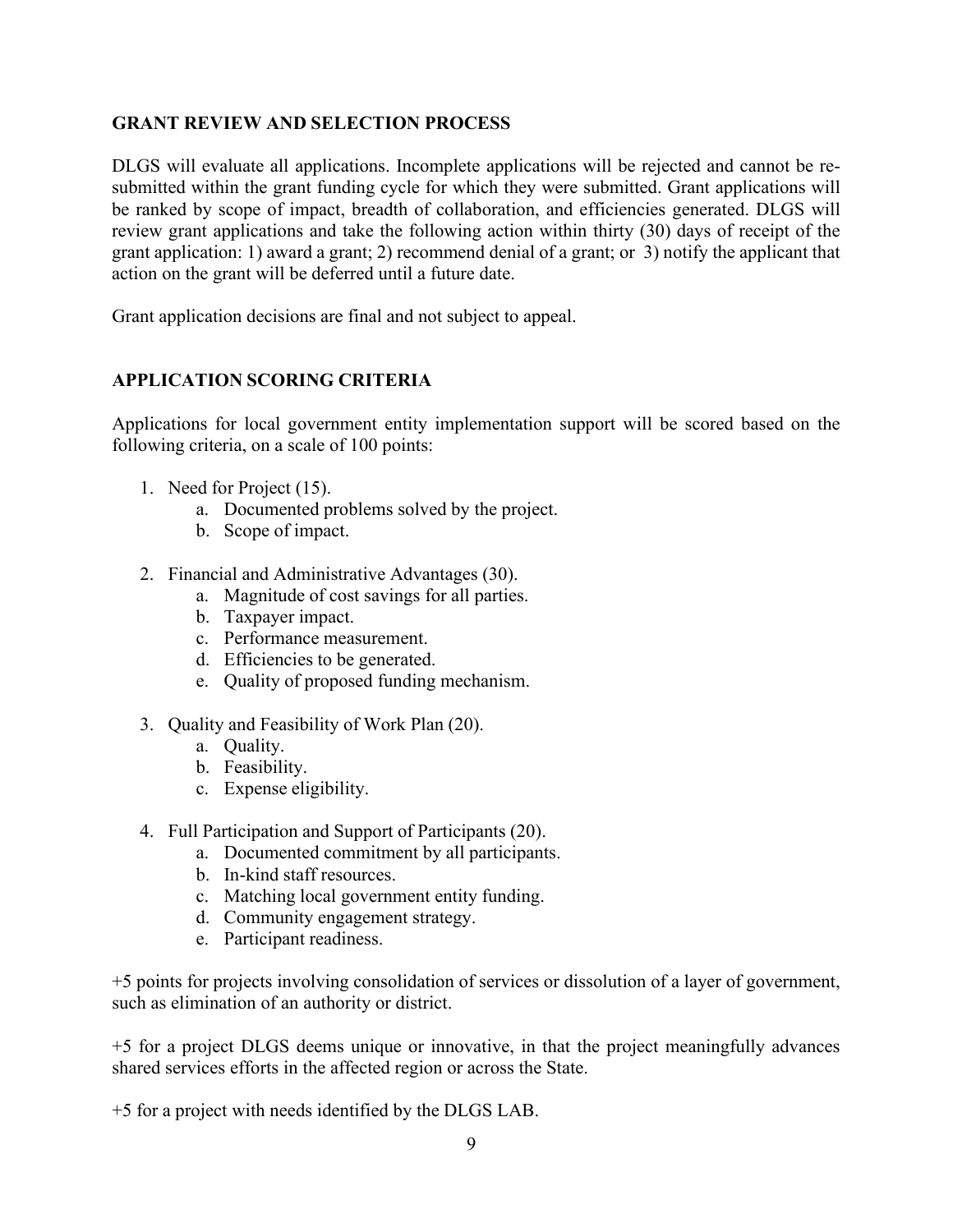The award of up to 15 priority points may be made by the Division to ensure the equitable geographic distribution of funded projects.

Applications for any Regionalization and Countywide School District study support will be scored based on the following criteria, on a scale of 100 points:

- 1. Need for Project (30).
	- a. Documented problems that will be addressed by the study.
	- b. Scope of potential impact.
- 2. Anticipated Educational Advantages (30).
	- a. Projected impact on quality of education.
	- b. Potential curriculum enhancement or enrichment.
	- c. Potential taxpayer impact.
	- d. Efficiencies expected.
	- e. Breadth of issues to be addressed.
	- f. Expansion or enhancement of existing school district ties.
- 3. Quality and Feasibility of Work Plan (20).
	- a. Quality.
	- b. Feasibility.
	- c. Expense eligibility.
	- d. Performance measurement.
- 4. Full Participation and Support of Participants (20).
	- a. Documented commitment by participants.
	- b. In-kind staff resources.
	- c. Matching local government entity funding.
	- d. Community engagement strategy.
	- e. Participant readiness.

First priority will be given to K-12 Regionalization and Countywide School District proposals.

+5 for a project with needs identified by the Department of Education.

The award of up to 15 priority points may be made by the Division to ensure the equitable geographic distribution of funded projects.

Applications for LEAP funding must be consistent with the policies and priorities of any relevant State agency which has jurisdiction or supervisory responsibility over the service or function (e.g., Administrative Office of the Courts, 911 Commission, Department of Environmental Protection, Department of Education). Applications for LEAP Grants may be reviewed in part by, and are subject to the comments of, such agencies.

NOTE: Challenge Grant recipients and Study grant recipients may receive priority for Implementation Grant funding in future funding cycles, subject to the availability of funds.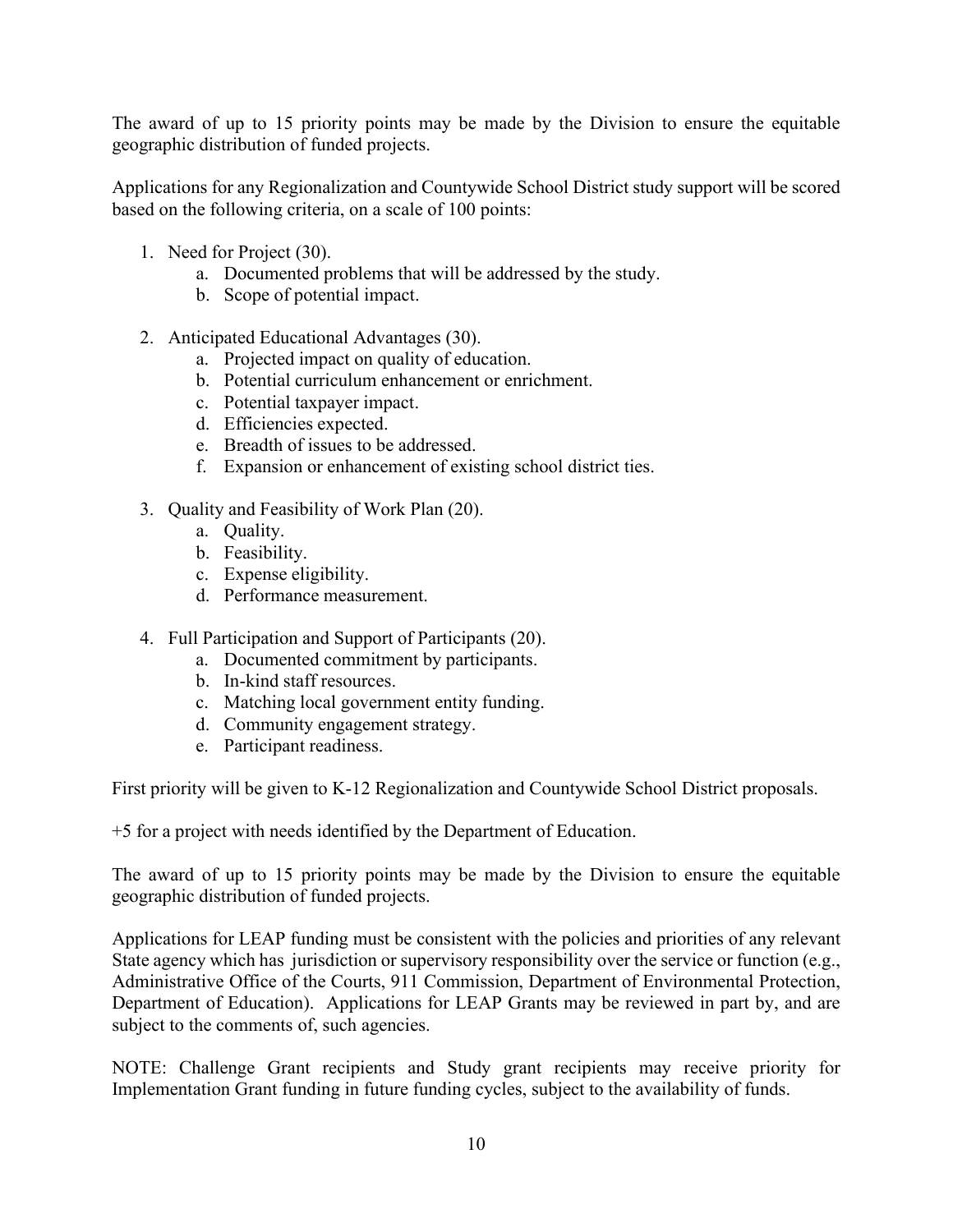#### **GRANT FUNDING PROCESS**

All awards are subject to the availability of funds.

Upon completion of grant review and selection, DLGS will enter into an agreement with applicants approved for funding. Following execution of the agreement, the grantee can seek reimbursement costs for new shared service initiatives, as appropriate within the category of grant awarded, provided that all award conditions have been satisfied.

Grantees shall maintain and retain accounting and other grant-related records and information for the duration of the project funded by the grant, as required by applicable state and local laws and regulations, for no less than two (2) calendar years.

Such records shall be subject to examination, audit and inspection by DLGS and/or any other federal, state, or local agency that has jurisdictional authority.

DLGS reserves the right to rescind grant awards, reclaim funds, or withhold future grant funding and/or disqualify a grantee from participating in future grant awards if any condition of the grant program is unmet, including if grant funds received by the grantee are not properly accounted for, or if the grantee fails to meet reporting or certification requirements.

Following execution of the agreement, the grantee is permitted to move funds between authorized categories within these guidelines for eligible items without requesting prior approval from the Division.

### **QUARTERLY REPORTING**

Grantees shall provide the DLGS with Project Progress Reports (quarterly), reporting on the activities and progress of the new shared service project initiative. Project Progress Reports are due on the following dates:

Grant Agreement Period ending March 31st – Report due April 15th Grant Agreement Period ending June 30th – Report due July 15th Grant Agreement Period ending September 30th – Report due October 15th Grant Agreement Period ending December 31st – Report due January 15th

### **REIMBURSEMENT PROCESS**

LEAP Implementation Grants are reimbursement-based. There will be no advance payment or drawdown of grant funds. Eligible costs are reimbursed to the grantee upon submission of evidence of payment by the grantee and for expenses incurred on and/or after July 1, 2021 and through the grant award period.

Requests for payment must be made by submitting a Financial Status Report (FSR) along with copies of fully executed purchase orders, final invoices and cancelled checks (front and back)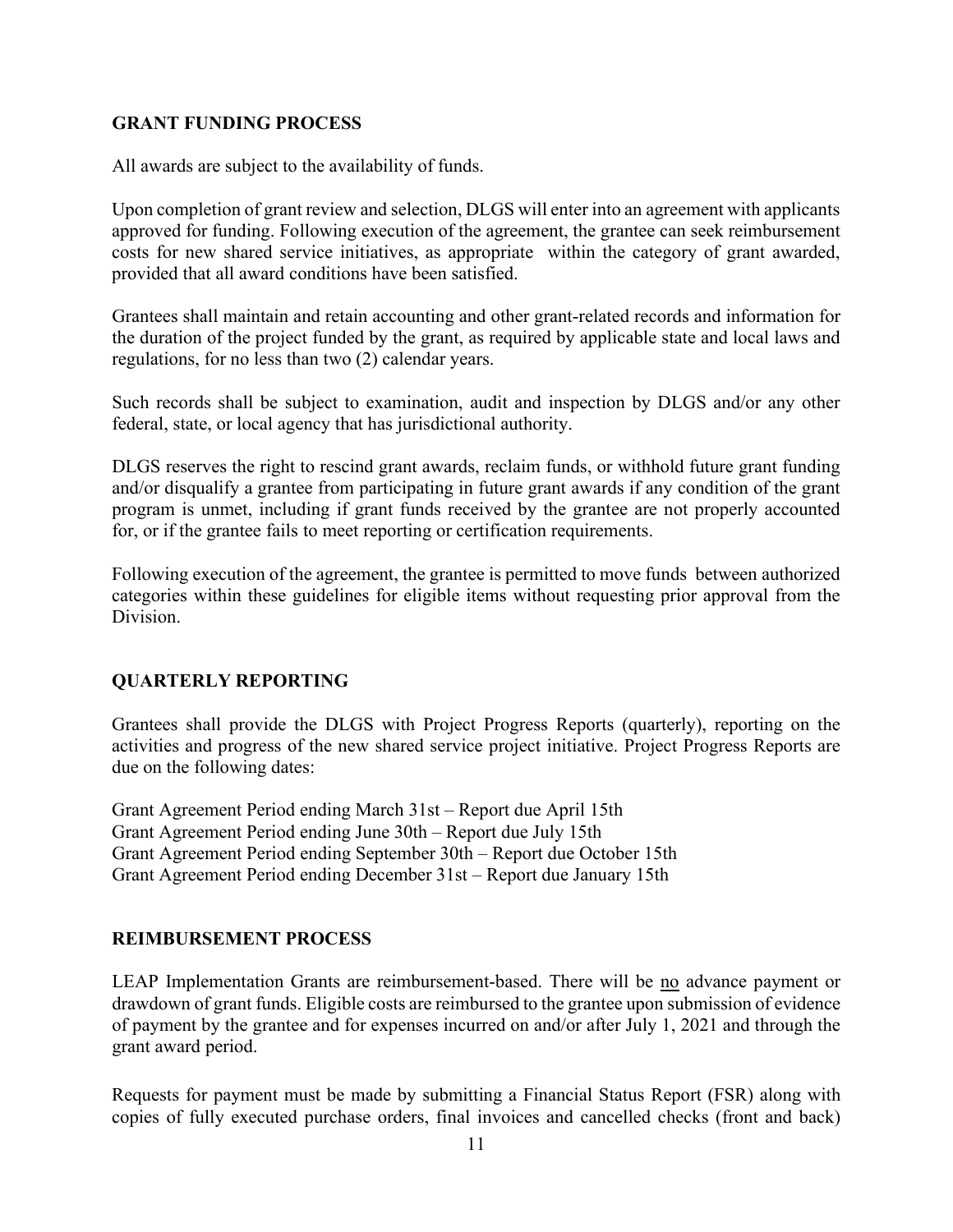documenting the expenditure of funds for which reimbursement is sought.

Reimbursement Payment Request format includes: executed FSR form, followed by individual scope of work deliverable(s) and task(s), each with a detailed list of associated expenses, each immediately followed by proof of payment, in order as was listed: resolution award and contract (where applicable), and for each expense, in order as follows: copy of executed purchase order, final invoice and canceled check (front and back), in one (1) PDF document file. Should FSR documentation be too large to submit in one (1) PDF document file, separate into multiple documents, each beginning with a scope of work deliverable, where able, and submit FSR documents with naming conventions that include the following suffixes: File 1 of 3, File 2 of 3, File 3\_of \_3, etc., as an example.

For additional third-party consultant reimbursement documentation requirements, please refer to the Consultant Related Reporting instructions.

Requests for reimbursement can be submitted at any time but must be not less than once every three (3) months.

Funding for reimbursement requests received more than two (2) months after the close of the fiscal year during which the costs were incurred cannot be guaranteed.

Payment will be made via electronic transfer of funds to the account and financial institution identified by the grantee.

### **GRANT CLOSEOUT PROCESS**

A grantee may request the final payment at the conclusion of the approved project period. The conclusion of the project cannot occur before the execution of the new shared service agreement for which implementation funds were provided, except as otherwise provided in writing by DLGS.

Regardless of the date of the conclusion of the approved project period, a grant recipient must submit a final report documenting that all administrative responsibilities and required activities under the approved shared services project have been satisfactorily completed and provide a copy of the final executed shared service agreement by the date of conclusion of the approved project period. The report must also describe the benefits derived from the grant. A copy of the consultant's feasibility study report and recommendations must be submitted as part of the documentation for final payment if the grant award supported a school district shared service or consolidation study.

At the conclusion of the grant agreement period deadline, any grant program disbursements without submission of an executed shared service agreement or final feasibility study report and recommendations may be subject to recoupment along with non-payment of remaining funds.